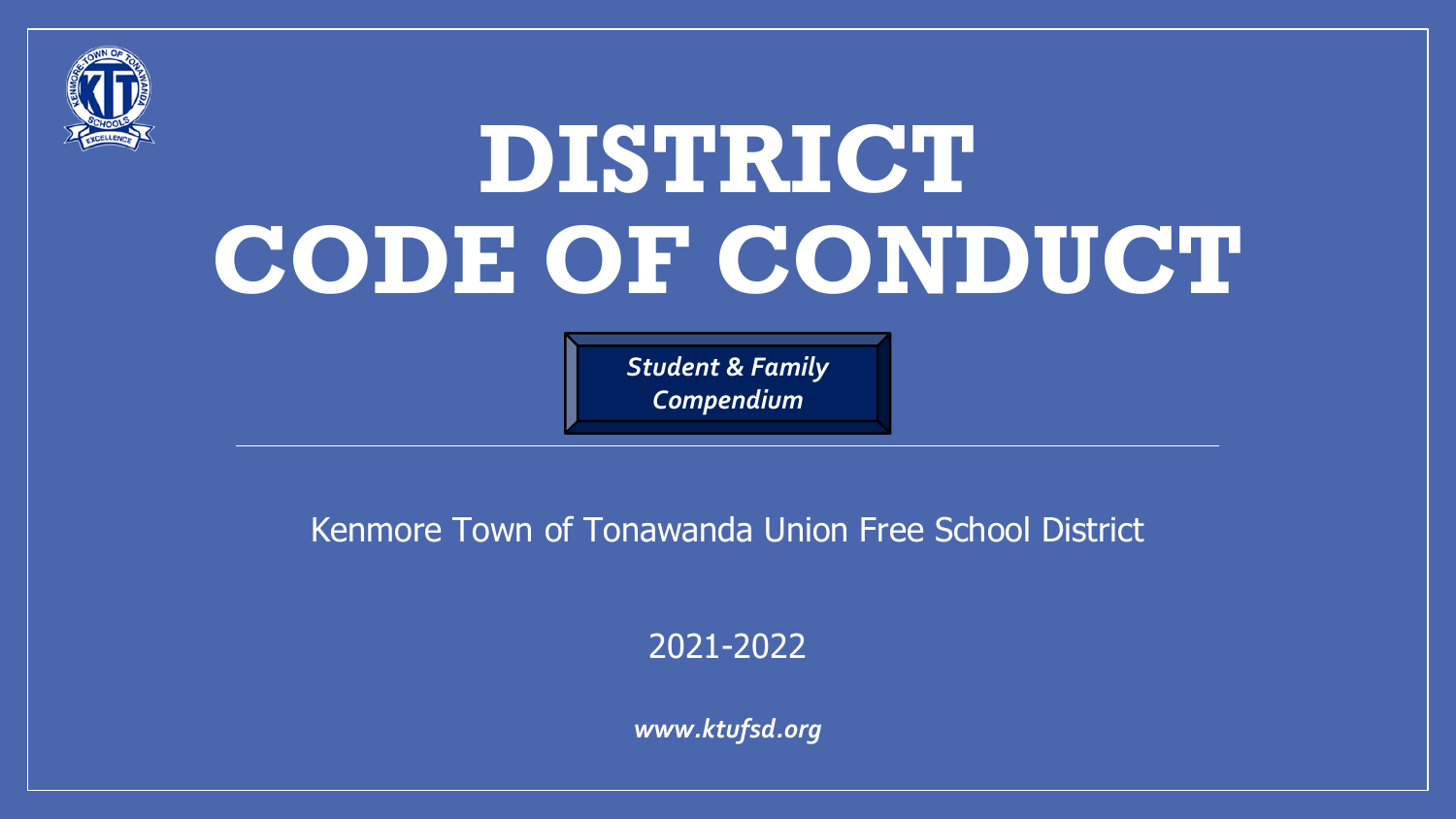## Introduction

- ⮚ The Board of Education (BOE) is committed to providing a safe and inclusive school environment where students may receive and district personnel may deliver quality educational services without disruption or interference. Responsible behavior by students, teachers, other district personnel, parents and other visitors is essential to achieving this goal.
- ⮚ The BOE has a long-standing set of expectations for conduct on school property and at school functions, based on principles of Mutual Respect, Independence, Trust, Teamwork, Integrity, Passion for Excellence, & Responsibility.
- ⮚ The BOE recognizes the need to clearly define these expectations for acceptable conduct on school property, to identify the possible consequences of unacceptable conduct, and to ensure that discipline, when necessary, is administered promptly and fairly.
- $\triangleright$  To this end, the BOE adopted a Code of Conduct.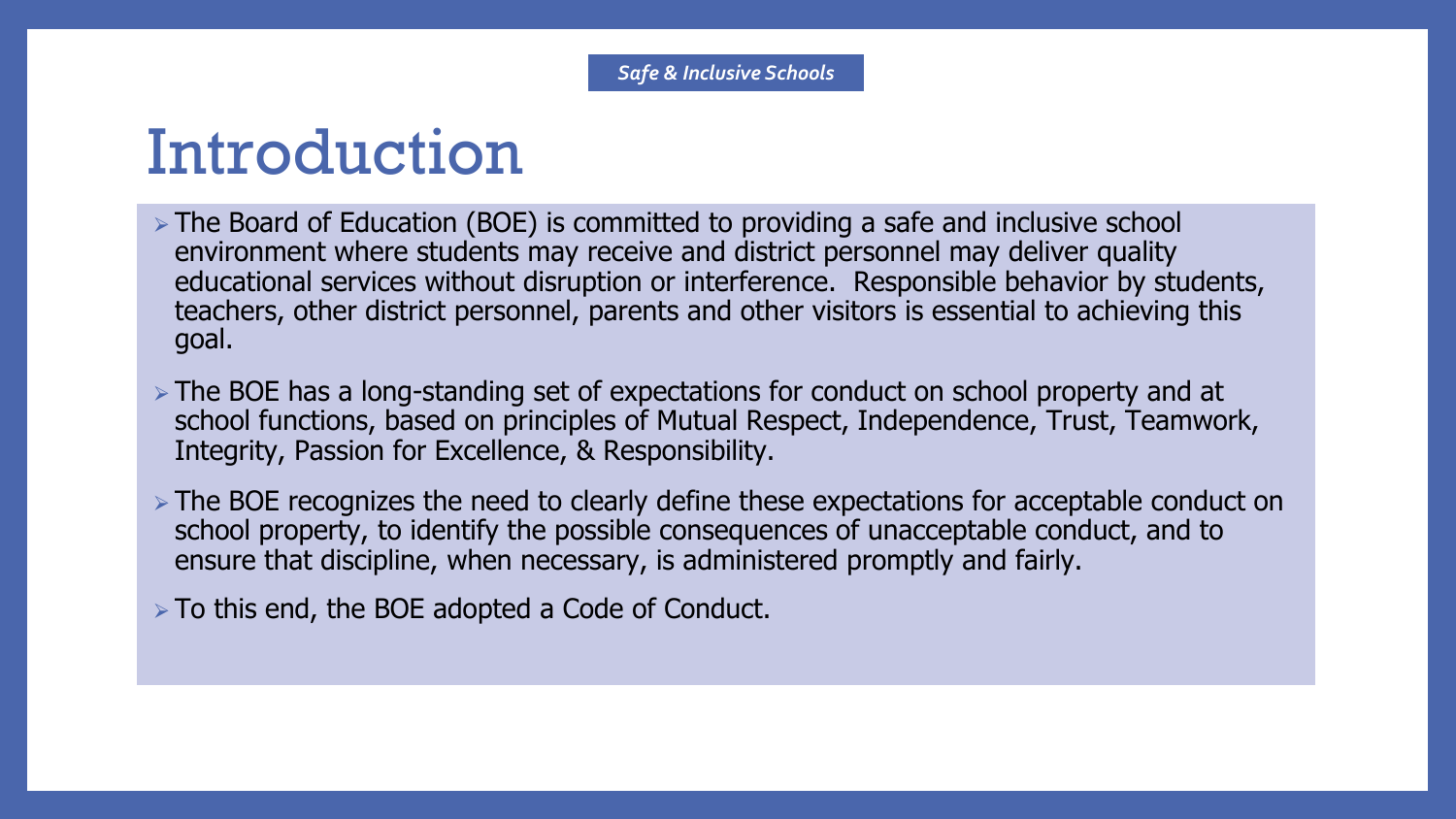

- $\triangleright$  Ken-Ton believes in the "whole student", and therefore, we embrace a holistic approach, including cultural responsiveness, school social-emotional support, Family Support Center, restorative practices, and traumainformed care.
- $\triangleright$  Ken-Ton also believes in practices to address misbehavior as opportunities for learning instead of a reliance on increasing punitive measures, with a balance of minimizing disruptions and maximizing learning.

### **Holistic Approach Dignity for All Students Act**

 $\triangleright$  In accordance with the Dignity for All Students Act, School District policy and practice must ensure that no student is subject to discrimination or harassment, based on a person's actual or perceived race, color, weight, national origin, ethnic group, religion, religious practice, disability, sexual orientation, gender/gender identity or sex by school employees or students on school property, on a school bus, or at a school function.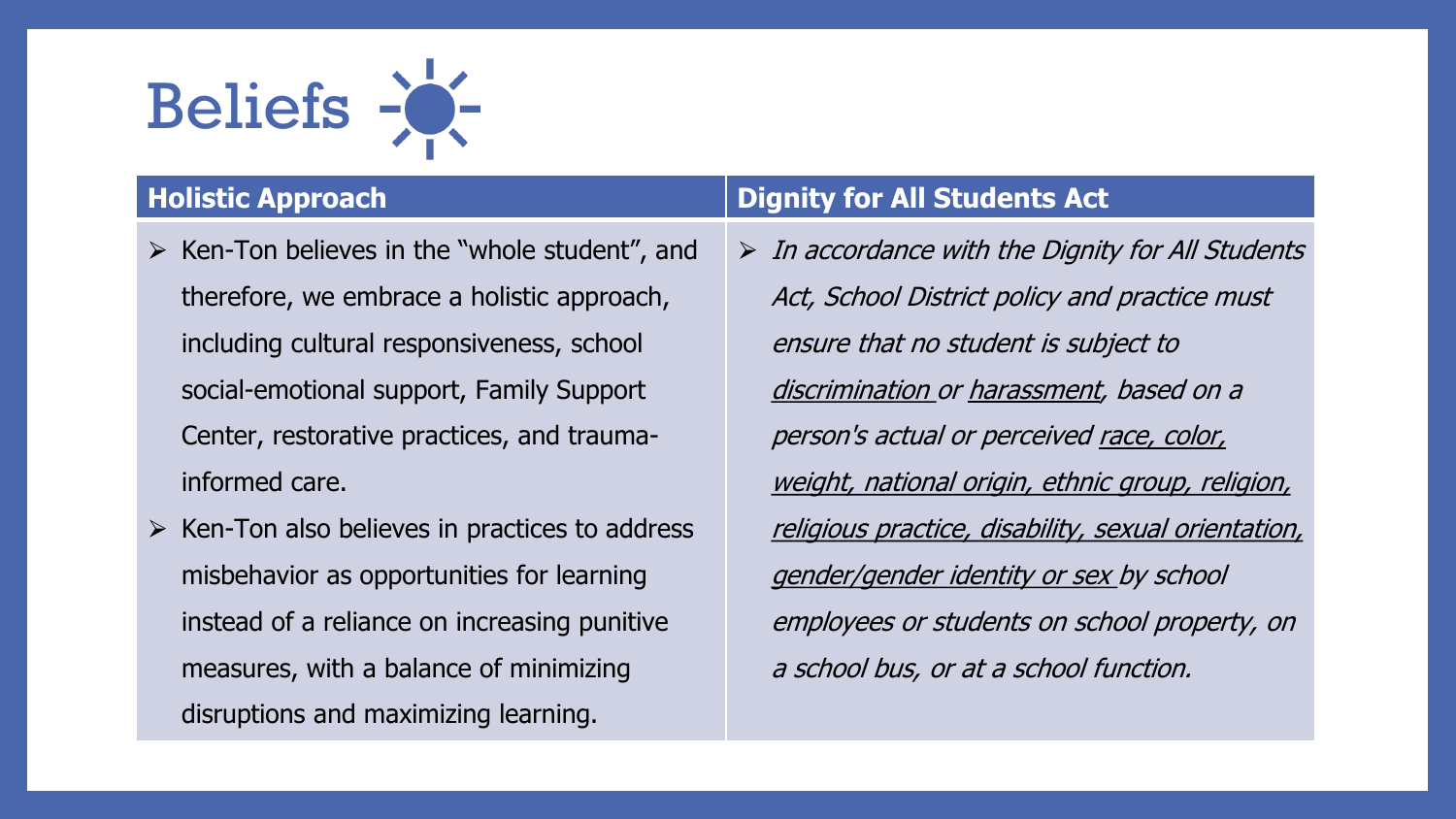# Restorative Practices

- $\triangleright$  Voluntary participation
- $\triangleright$  Respect for all involved
- $\triangleright$  Inclusion and equal voice of all involved
- $\triangleright$  A focus on harms, needs, and causes
- $\triangleright$  Consensus-based decision-making to repair harm and prevent future harm
- $\triangleright$  Expanding the capacity of the community to create a just, fair, and meaningful response

### **Principles Restorative Justice**

- $\triangleright$  Violation of people and relationships
- $\triangleright$  Violations create obligations
- $\triangleright$  Justice includes the community, all involved
- $\triangleright$  Personal responsibility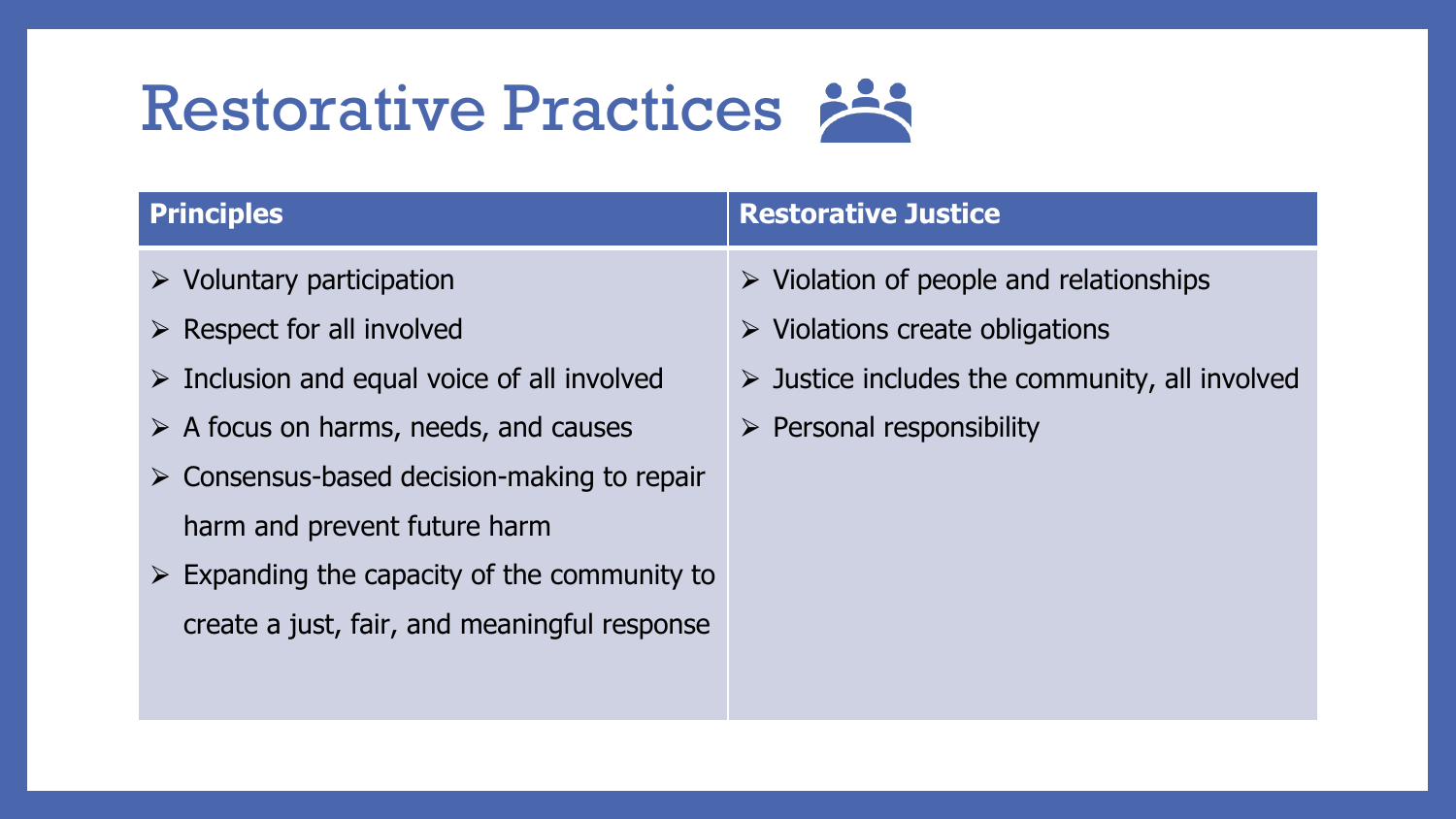# Student Responsibilities

## **It is the student's responsibility to: It is the student's responsibility to:**

- $\sqrt{\phantom{a}}$  Attend school daily, regularly and on time, perform assignments, and strive to do the highest quality work possible
- $\sqrt{\ }$  Be aware of all rules and expectations regulating student behavior
- $\checkmark$  Express opinions and ideas in a respectful manner as not to offend or restrict the rights and privileges of others

- $\sqrt{\phantom{a}}$  Be aware of information and services available and seek assistance, when needed
- $\checkmark$  Respect one another and treat others in the manner one would want to be treated and in accordance with the Code of Conduct & Dignity for All Student's Act
- ✔ Report and encourage others to report any incidents of intimidation, harassment, or discrimination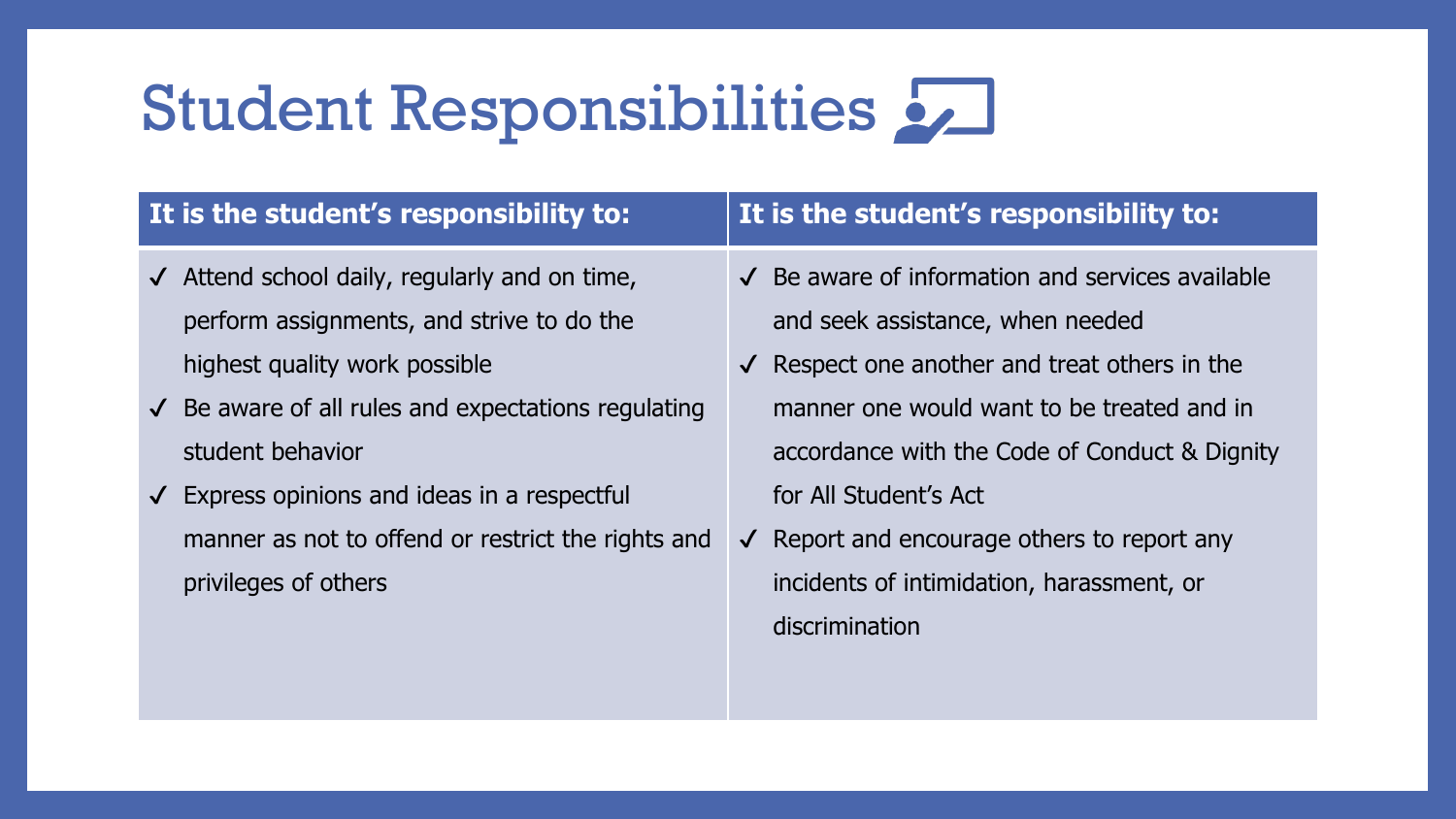# Dress Code<sup></sup>



- $\triangleright$  All clothing should support a safe and positive learning environment, respectful of the health and well-being of others and minimize distraction and disruption
- $\triangleright$  Students can wear clothing that allows them to express their gender identity free of punishment
- $\triangleright$  Students will be expected to cover, remove, or modify any inappropriate clothing

## **Expectations: Not Acceptable:**

- $\sqrt{\phantom{a}}$  Anything that advertises, displays, or represents themes/symbols related to violence, alcohol or drugs, illegal activity, gangs, or sexual nature
- ✔ See through and strapless garments and exposure of skin between bottom of shirt and top of pants
- ✔ Exposure of undergarments
- ✔ Ripped or cut-up pants that reveal undergarments or show skin
- ✔ Slippers
- $\sqrt{\phantom{a}}$  Anything that interferes with the integrity of an exam or test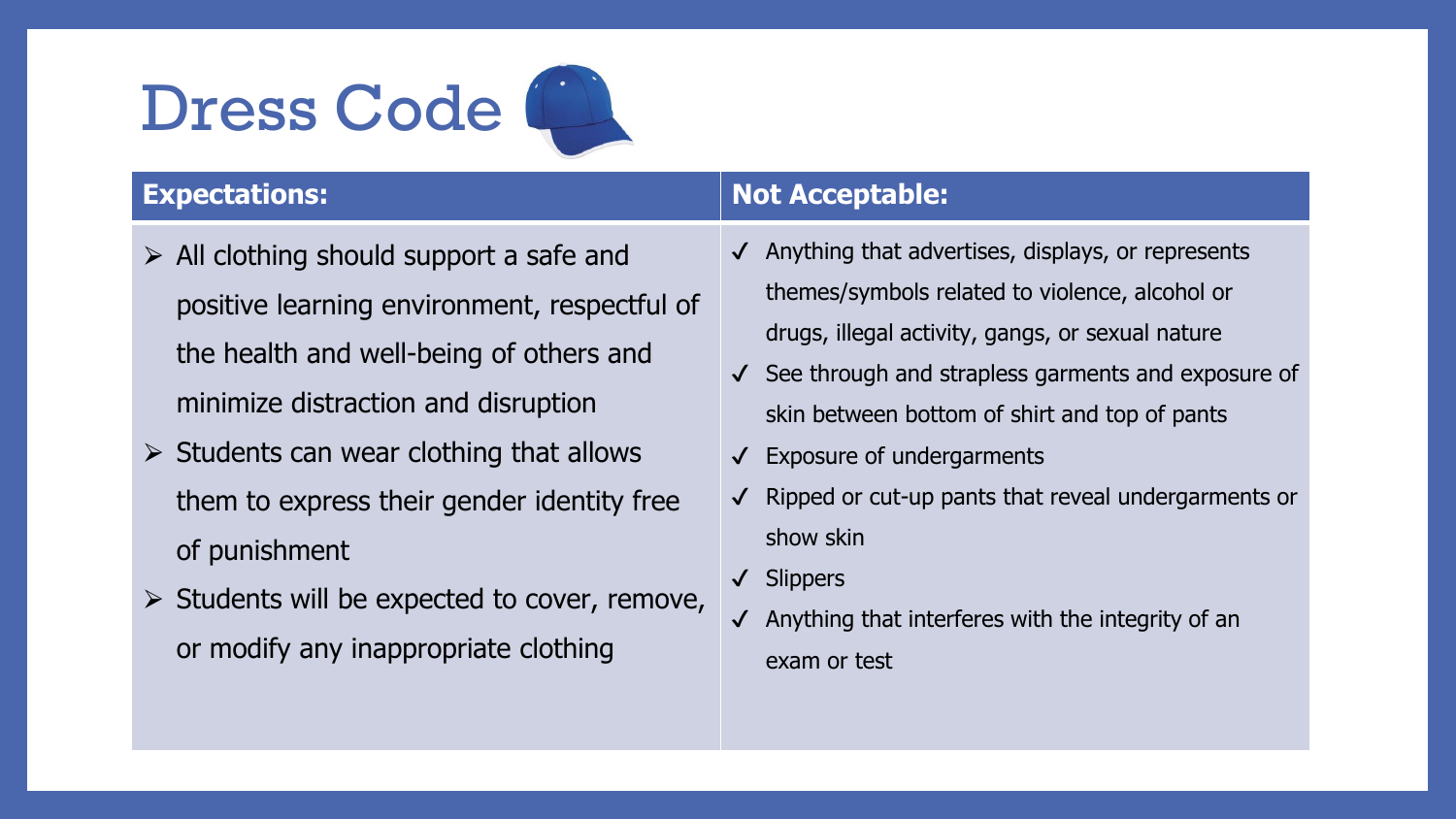## Electronic Communication Device Code



## **Electronic Communication Digital Citizenship**

### **Personal Devices:**

- ✔ Students are permitted to have personal devices in nonoperational mode
- $\sqrt{\phantom{a}}$  Prohibited from using them (i.e. headphones, earbuds) in a manner that interferes with learning, invades privacy, or compromises safety

### **Informational Technology (email, social media, texting, etc…):**

- ✔ Must be used in a respectful and safe manner and not in manner that intimidates, harasses, or threatens others
- ✔ Think and edit before you hit the "send" or "post" button

### **Digital Learning:**

✔ The Code of Conduct applies to digital (remote learning), including the Dress Code and anything that appears on one's camera screen

### **District Devices & Platforms:**

- Protect your digital identity; only use your assigned ID and password and do not share it
- Respect physical technology equipment and not damage or modify
- Respect district security systems and copyright regulations; only install/use district-approved educational software

**\*\*\*The District reserves the right to suspend account access and investigate content on District accounts, devices, and media platforms.\*\*\***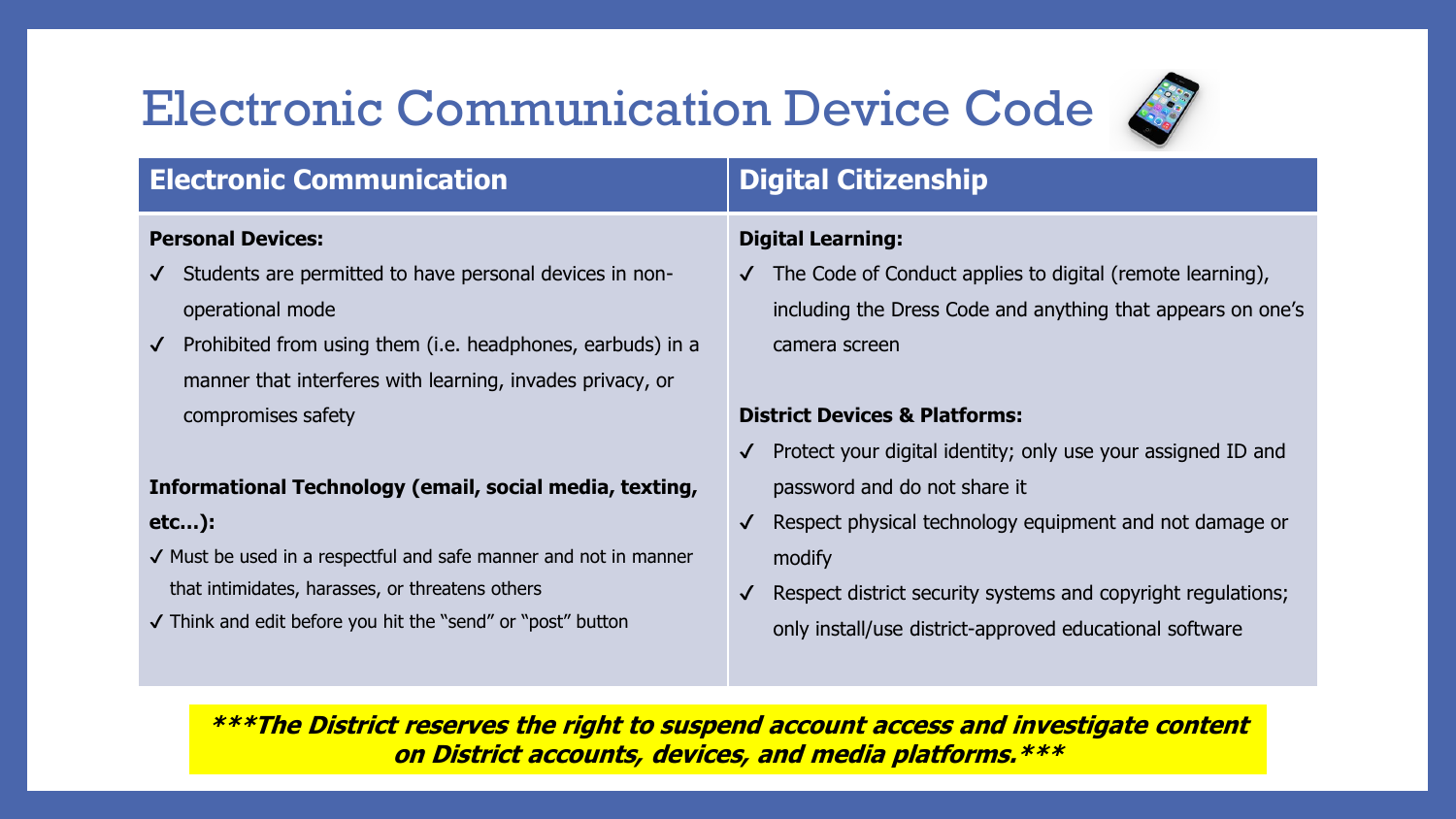# **Your digital footprint can be permanent!**

⮚**The taking, disseminating, transferring, or sharing of obscene, pornographic, lewd, or otherwise illegal images or photographs, whether by electronic data transfer (wireless communication devices) or otherwise (commonly called texting, sexting, emailing, etc.) may constitute a CRIME under State and/or Federal law. Any person taking, disseminating, transferring, or sharing obscene, pornographic, lewd, or otherwise illegal images or photographs will be subject to the disciplinary procedures of the school district and reported to law enforcement and/or other appropriate state and federal agencies, which may result in arrest, criminal prosecution, and LIFETIME inclusion on sexual offender registries.**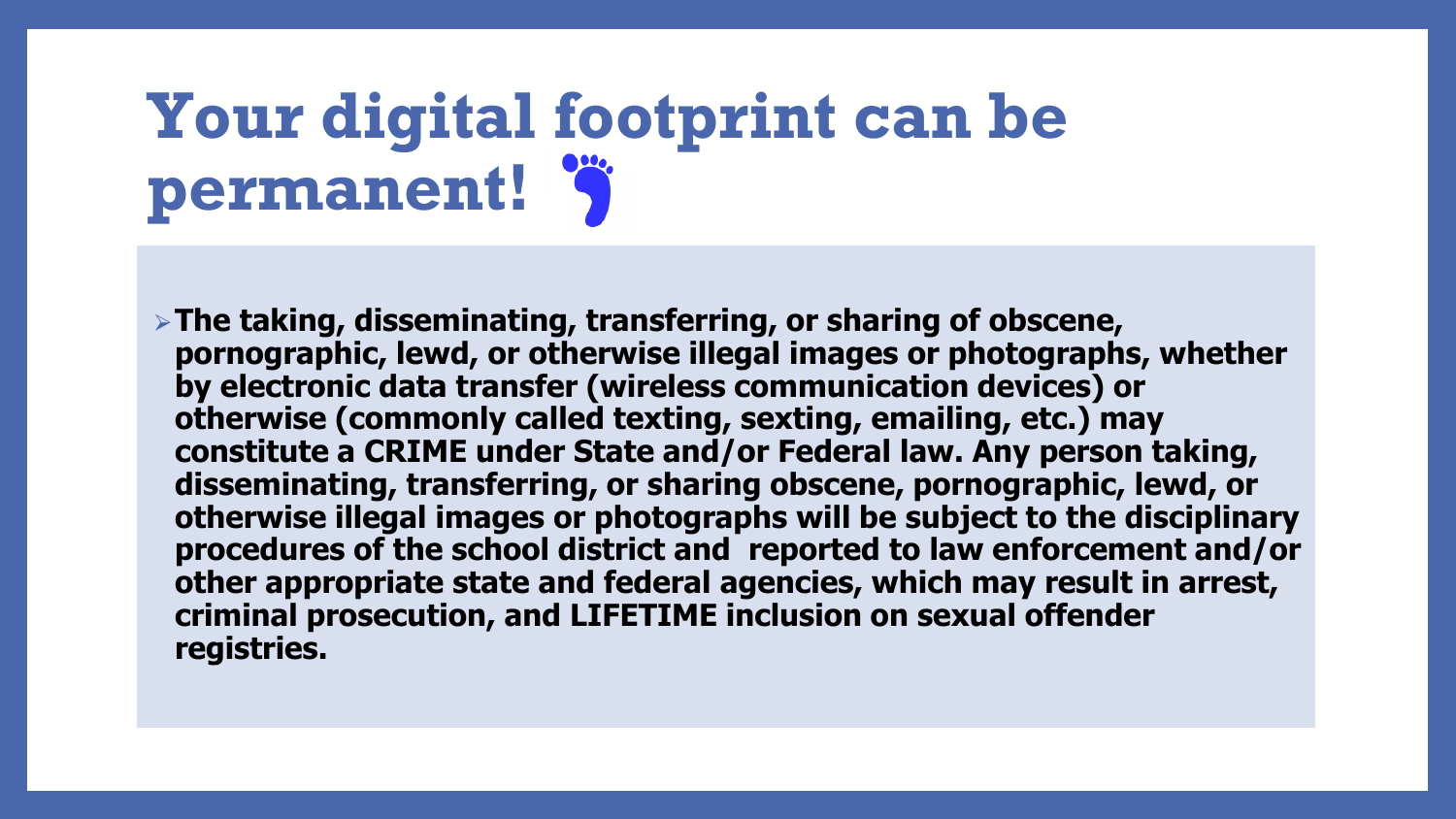# Major Incidents



## **Types of Major Incidents Types of Major Incidents**

- Theft
- Burglary or Larceny
- Property damage/vandalism
- Inappropriate Language-ex. directed language to another
- Verbal/Written threat to cause harm
- Fighting/Assault
- Forgery
- Arson
- Bomb threat
- Gang Affiliation-ex. Wearing colors or stating to others you are in a gang
- DASA related insults
- PDA (Public Display of Affection)
- Use/Possession: ex. weapon, combustibles, tobacco, drugs, alcohol
- Social Media- ex. any activity on social media that impacts the educational process

- Disruption of class- ex. refusal to follow directions to stop negative behavior after multiple attempts or spontaneous shocking/horrendous disruption
- Academic misconduct-ex. cheating/plagiarism
- Truant from class-ex. skipping class
- Acceptable use violation-ex. violation of district technology policy
- Cell phone Violation- ex. taking a picture, recording or video
- Ealse alarm or threat to others
- Urinating/defecating anywhere but in the toilet
- **Gambling**
- **Graffiti**
- Leaving the Classroom or Building without permission
- Spitting at/on another person
- Physical aggression- ex. punching, fighting
- Minor altercation-a mutual fight, including self defense
- Chronic tardiness or truancy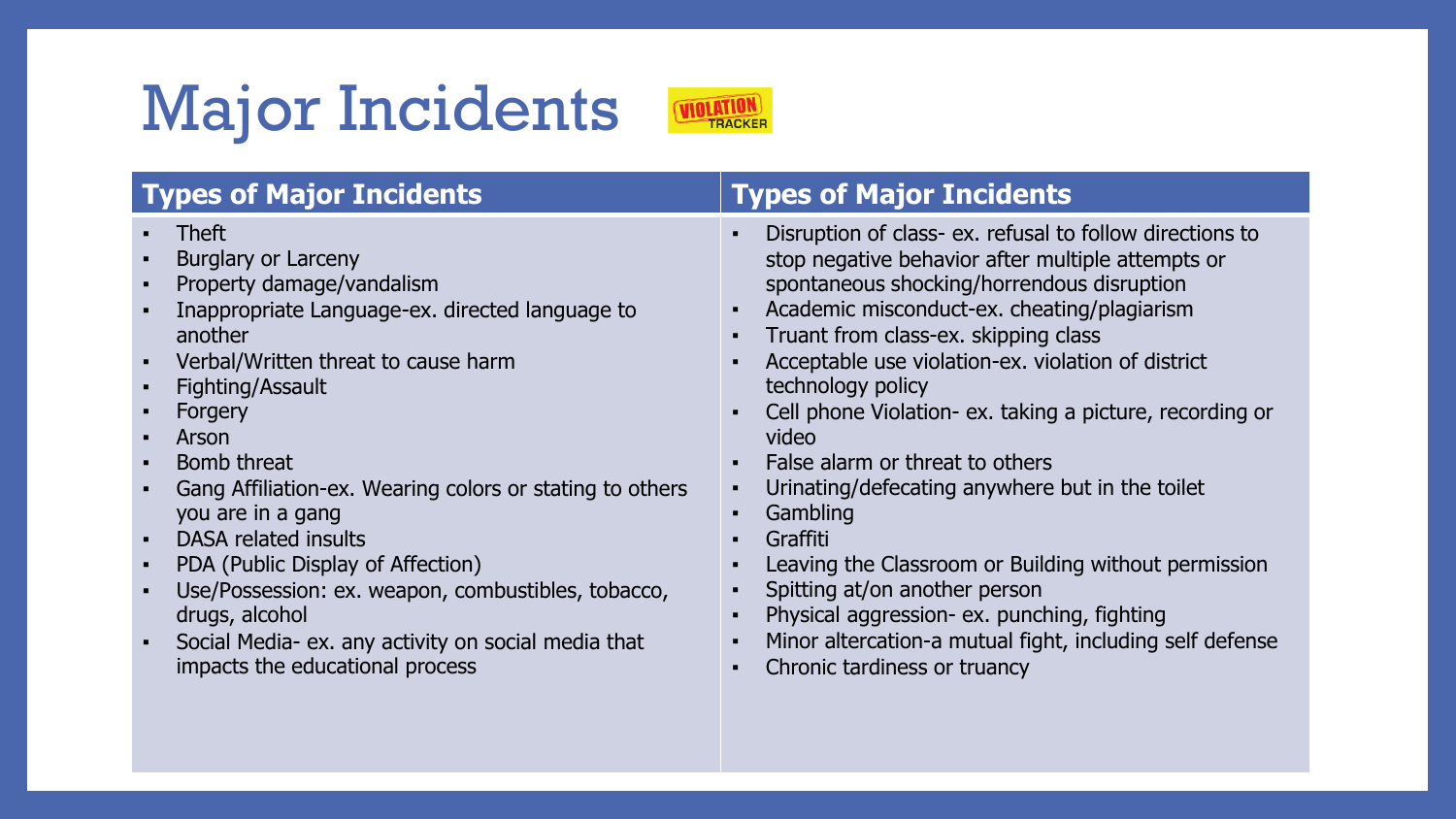## Possible Outcomes for Major Referral



| <b>Restorative</b>                                   | <b>Punitive</b>                           |
|------------------------------------------------------|-------------------------------------------|
| $\triangleright$ Parent Conference                   | $\triangleright$ Loss of Privileges       |
| $\triangleright$ Conflict Coaching                   | $\triangleright$ Pass Restriction         |
| $\triangleright$ Mediation                           | $\triangleright$ Lunch Detention          |
| $\triangleright$ Restorative Conference              | $\triangleright$ Afterschool Detention    |
| $\triangleright$ Community Service                   | $\triangleright$ Removal to Time Away     |
| $\triangleright$ Restitution                         | $\triangleright$ Bus Suspension           |
| $\triangleright$ Behavior Contract                   | $\triangleright$ Suspension from Class    |
| $\triangleright$ Parent Conference                   | $\triangleright$ In-School Suspension     |
| $\triangleright$ Referral to Family Support Center / | $\triangleright$ Out of School Suspension |
| Community-Based Organization                         |                                           |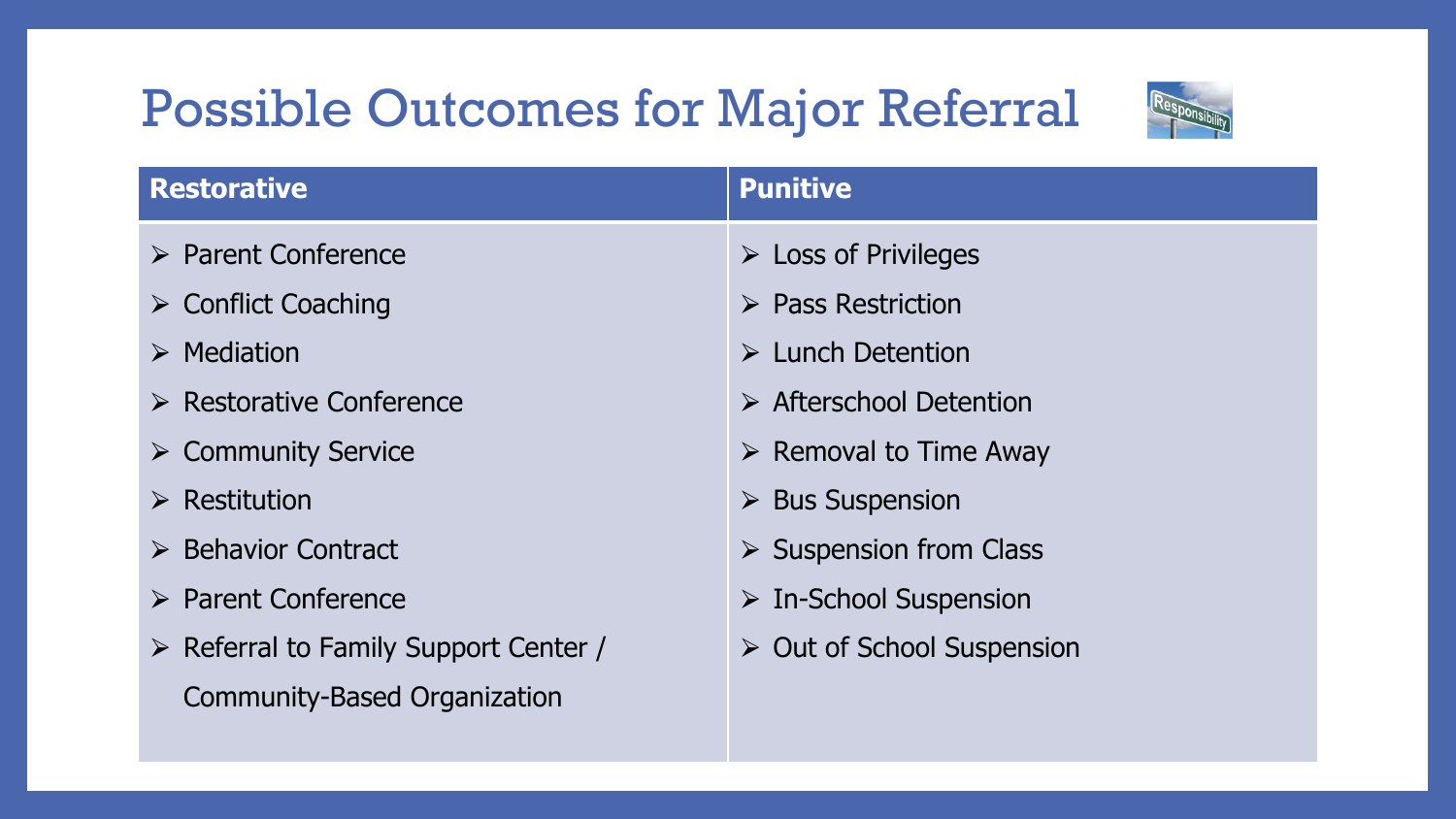## **Bus Transportation 222**

- ►Bus transportation is an extension of school and the entire Code of Conduct applies to your behavior at the bus stop and on the bus to and from school
- $\triangleright$  Any violation of the Code of Conduct during bus transportation will be treated the same as if it happened in the school building
- $\triangleright$  You can be suspended from using the bus for transportation
- ⮚Cameras are on all buses recording any misbehavior that occurs
- ⮚Students are expected to conduct themselves safely and respectfully at all times
- $\triangleright$ The adults on the bus should be treated with the same respect as the adults in school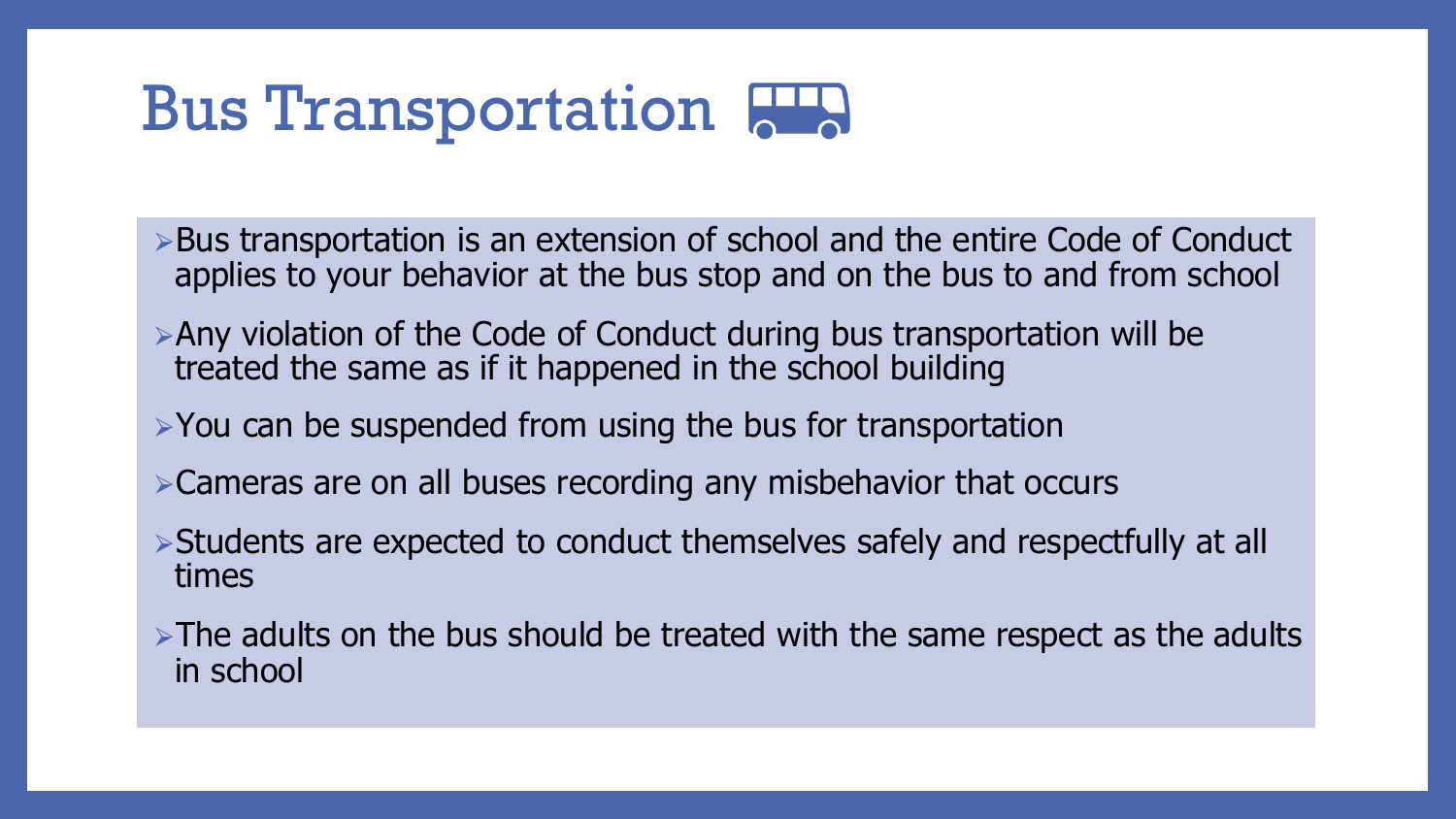# Illegal & Prohibited Substances



## **Not Acceptable: Violations:**

- ✔ Smoking, including vaping, is not allowed within one hundred (100) feet of school property
- ✔ Using, sharing/selling, or possessing prescription drugs (non-medical reasons), alcoholic beverages, tobacco, illegal drugs, counterfeit and designer drugs, drug paraphernalia, are not allowed

 $\triangleright$  Students in violation of illegal & prohibited substances will face consequences outlined in the Code of Conduct, and can include Suspension, a Superintendent's Hearing, and the involvement of law enforcement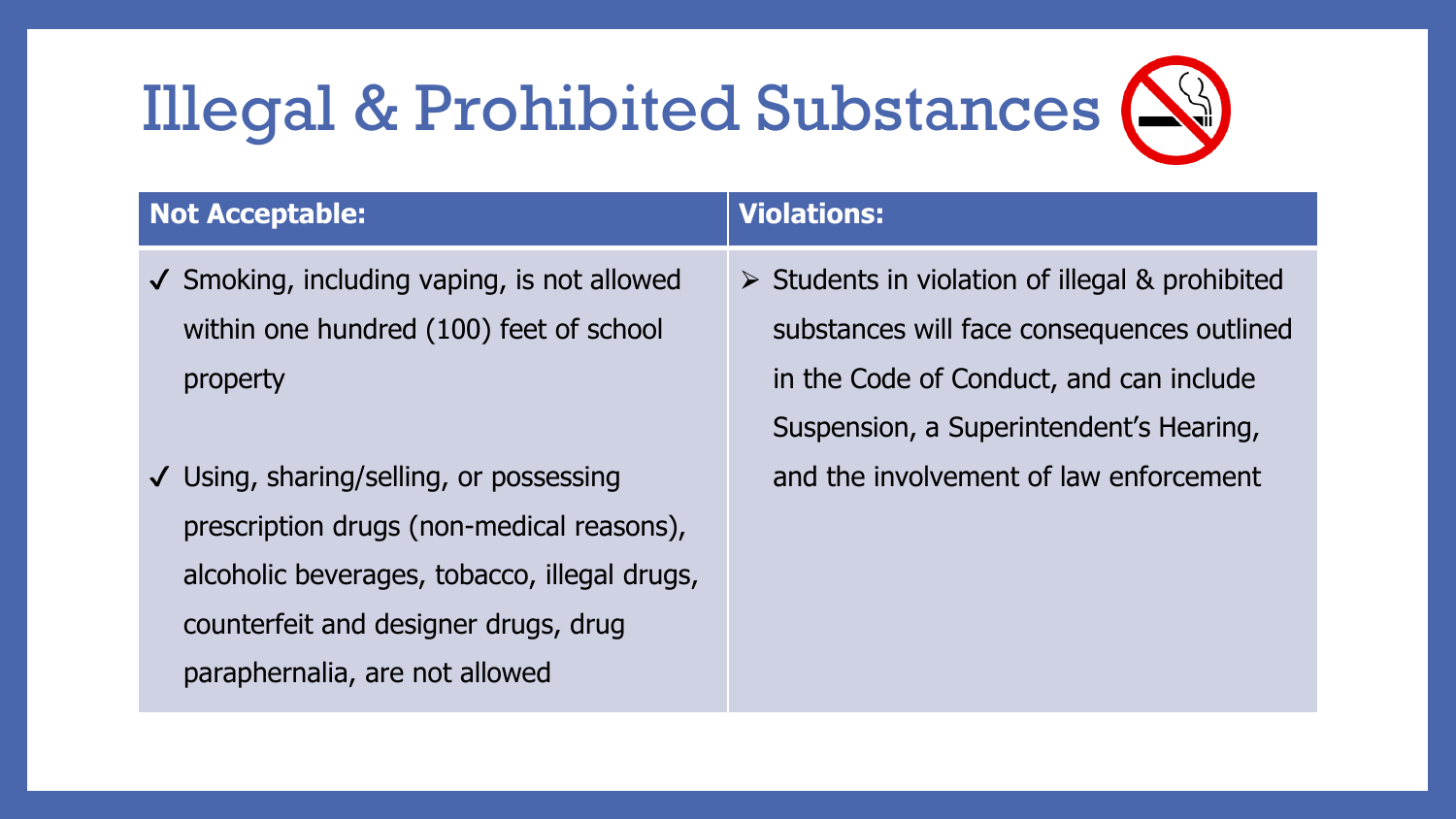## Face Masks



⮚Wearing a face mask will be required to begin the school year

 $\triangleright$  Masks must cover mouth and nose

 $\triangleright$ This requirement may be altered when students are outdoors, when students can maintain social distancing, and when students are eating meals at school

⮚**EXCEPTION:** Students with a documented medical condition and/or disability may be exempt from wearing a face mask or covering if it would impair their health or mental health, or present a challenge, distraction, or obstruction to education services and instruction